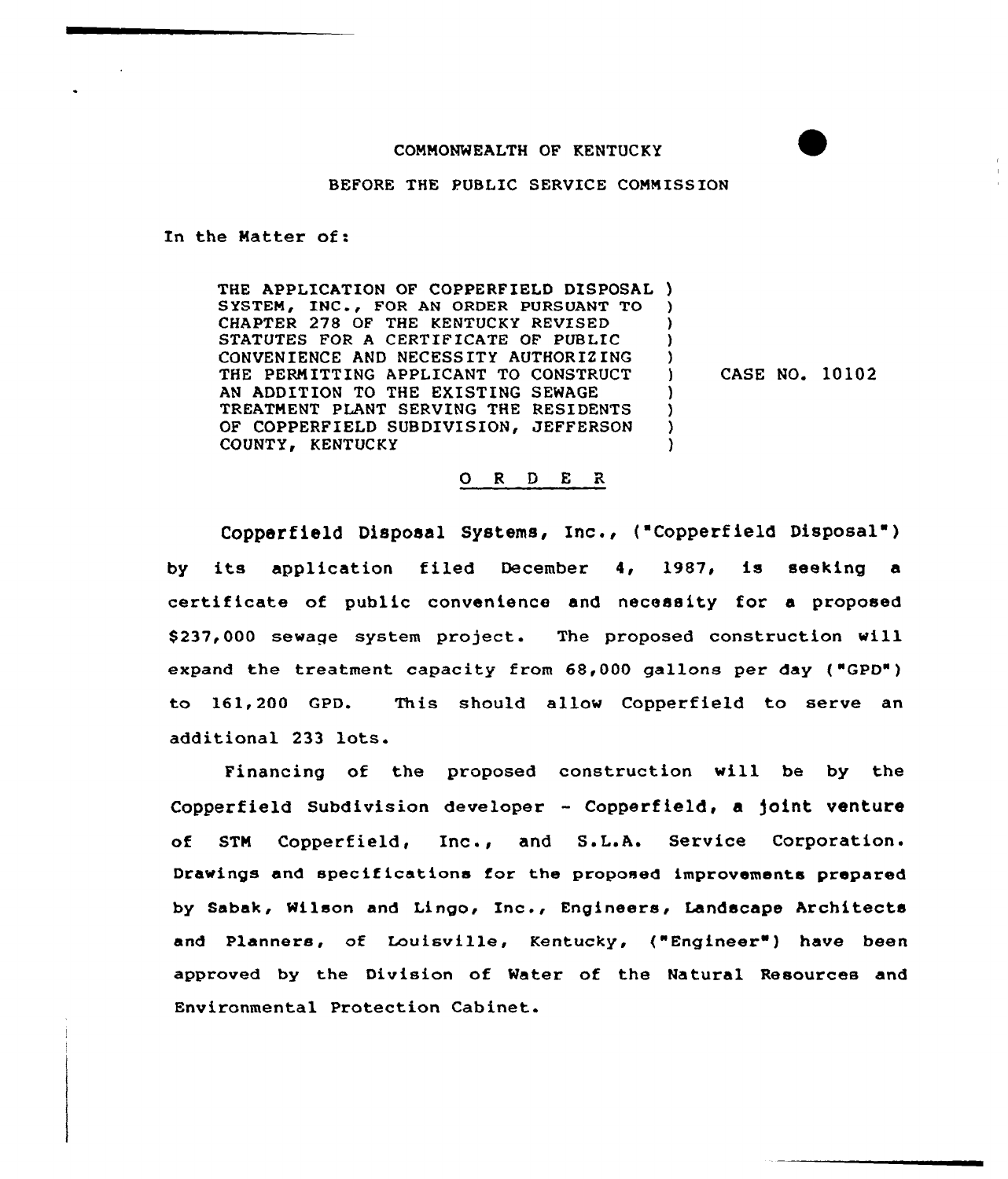## FINDINGS AND ORDERS

The Commission, after consideration of the evidence of record, and being advised, is af the opinion and finds that:

1. Public convenience and necessity require that the construction proposed in the application and record be performed and that a certificate of public convenience and necessity be granted.

2. The proposed construction includes the construction of a 93,200 GPD axidation ditch, an enlargement of the sludge holding tank, a flow splitter box, a clarifier tank, a blower unit, a sludge pit, a valve pit, effluent pump modification and miscellaneous appurtenances.

3. Any deviations from the construction herein approved which cauld adversely affect service to any customer should be done only with the prior approval of the Commission.

4. Copperfield Disposal should obtain approval from the Commission prior to performing any additional construction not expressly certificated by this Order.

5. Copperfield Disposal should furnish duly verified documentation of the total costs of this pro)ect including the cost of construction and all other capitalized costs (engineering, legal, administrative, etc.} within <sup>60</sup> days of the date that construction is substantially completed. Said construction costs should be classified into appropriate plant accounts in accordance with the Uniform System of Accounts for Sewage Utilities prescribed by the Commission.

 $-2-$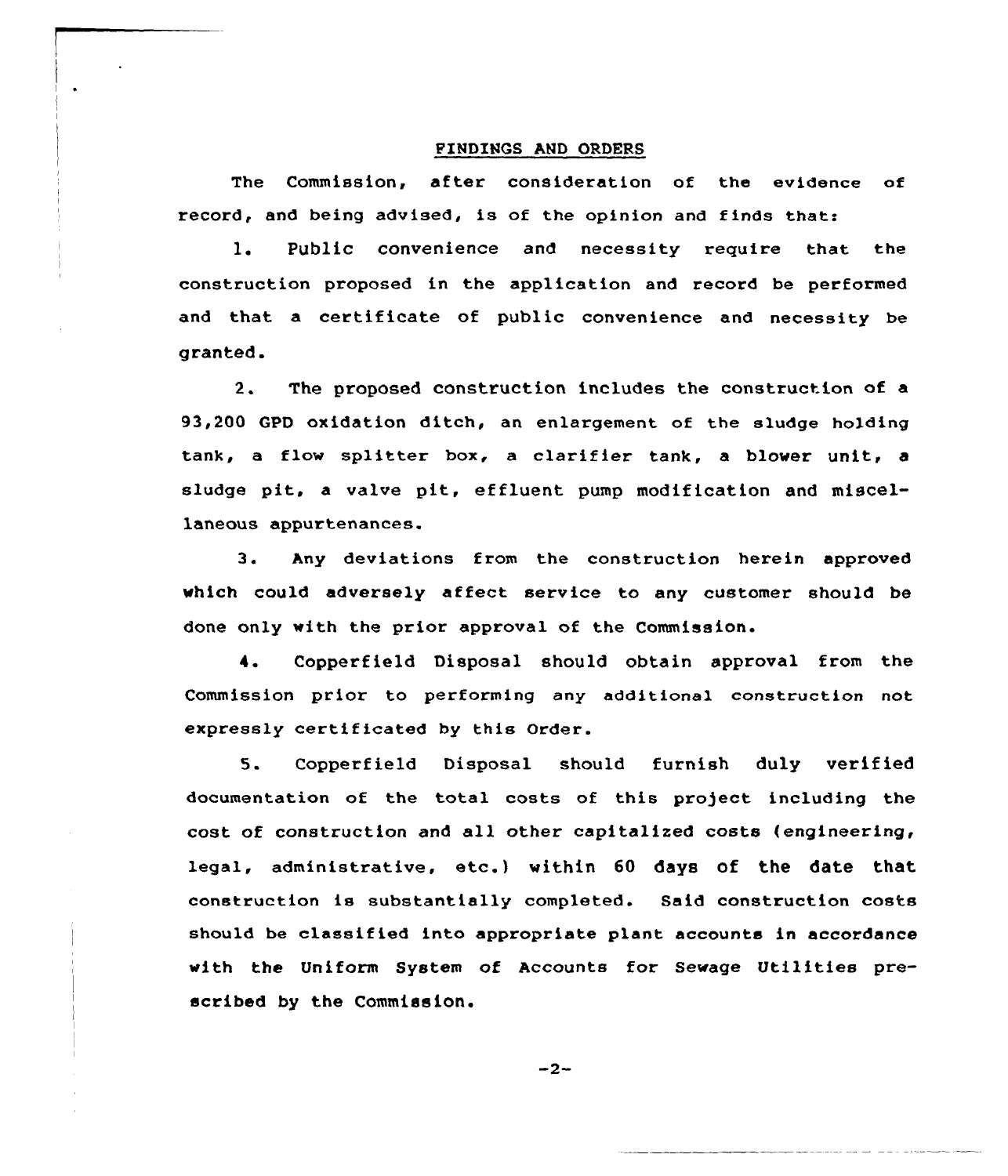6. Copperfield Disposal's contract with its Engineer should require the provision of full-time resident inspection under the general supervision of a professional engineer with a Kentucky registration in civil or mechanical engineering to insure that the construction work is done in accordance with the contract plans and specifications and in conformance with the best practices of the construction trades involved in the project.

7. Copperfield Disposal should require the Engineer to furnish a copy of the "as-built" drawings and a signed statement that the construction has been satisfactorily completed in accordance with the contract plans and specifications within 60 days of the date of substantial completion of this construction.

IT IS THEREFORE ORDERED that:

1. Copperfield Disposal be and it hereby is granted <sup>a</sup> certificate of public convenience and necessity to proceed with the proposed construction as set forth in the plans and specifications of record herein.

2. Copperfield Disposal shall comply with all matters set out in Findings <sup>3</sup> through <sup>7</sup> as if the same were individually so ordered

 $-3-$